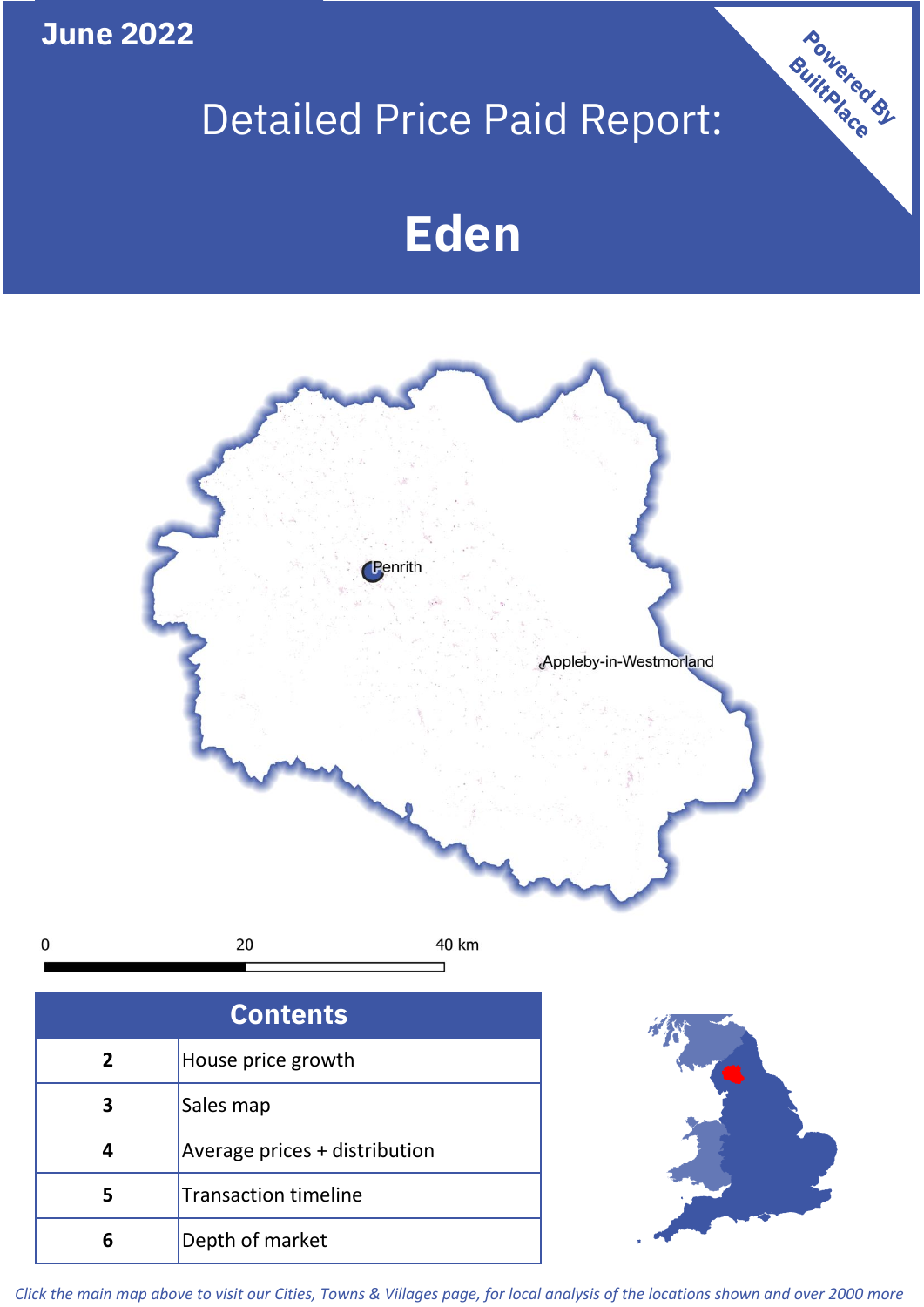### **Headline Data**

|                     | <b>Current level</b> | 3 month | <b>Annual</b> | 5 year | 10 year |
|---------------------|----------------------|---------|---------------|--------|---------|
| <b>House prices</b> | £260,440             | 4.9%    | 15.6%         | 37.2%  | 53.5%   |
| <b>Transactions</b> | 989                  | $-7.6%$ | 15.8%         | 13.4%  | 65.1%   |

# **House Price Growth (April 2022 data)**

#### *Annual Change in House Prices*



House prices in Eden grew by 15.6% in the 12 months to April 2022 (based on 3-month smoothed data). By comparison national house prices grew by 10.7% and prices in the North West grew by 11.0% over the same period.

Eden house prices are now 28.1% above their previous peak in 2007, compared to +36.0% for the North West and +52.9% across England.



#### *Year-To-Date Change in House Prices, December to April*

Local prices have grown by 7.4% in 2022 so far, compared to growth of 4.7% over the same period last year.

#### *Source: OS OpenData; UK House Price Index (Contains HM Land Registry data © Crown copyright)*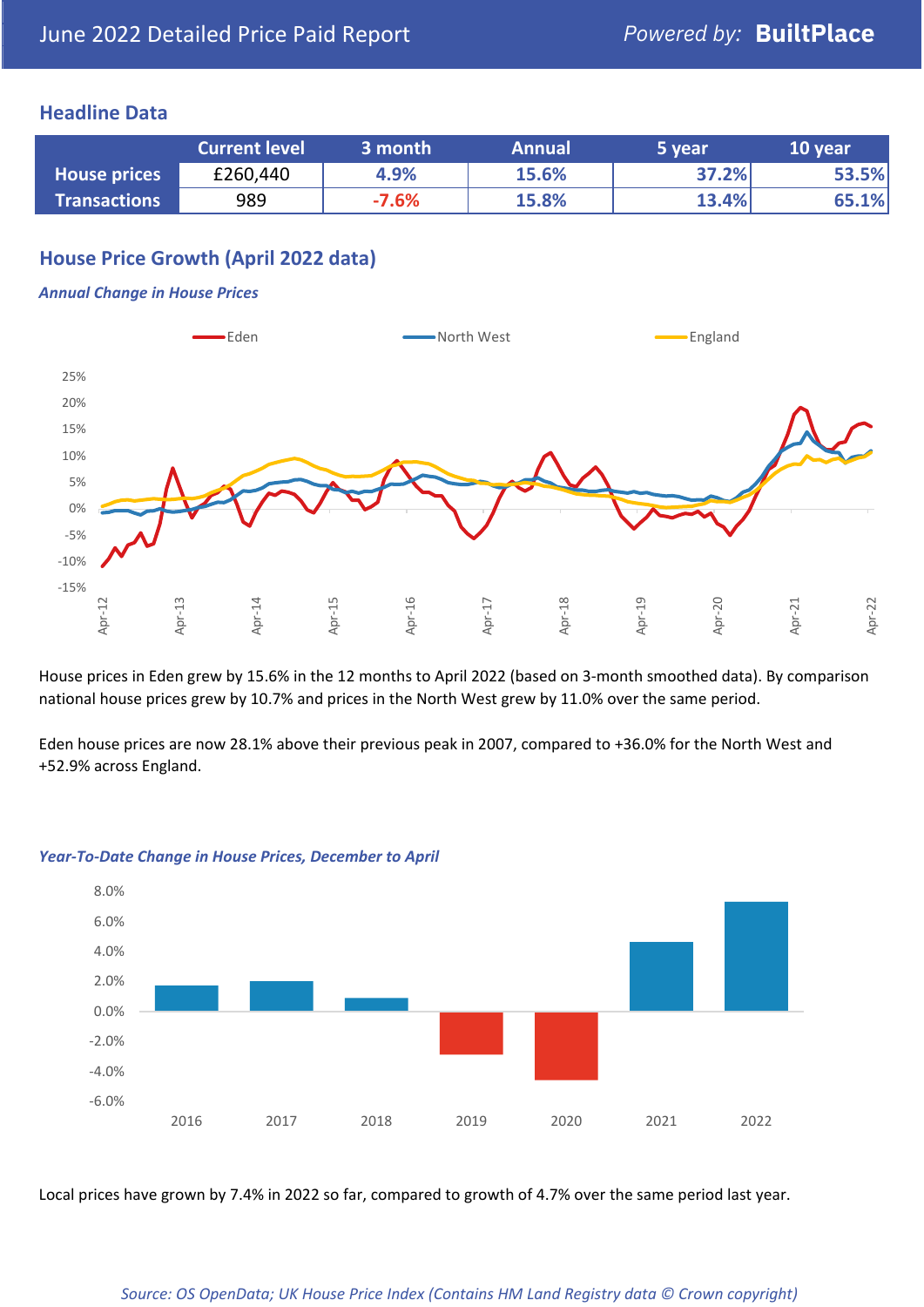# **House Price Map**

*12 months to April 2022*



*Each point is one postcode, coloured by the average value relative to all sales in this local authority (price bands are LA-specific quintiles).*

# **Map Key**

| Min      | <b>Max</b> |                            |
|----------|------------|----------------------------|
| Up to    | £146,000   | 1st quintile / lowest 20%  |
| £146,000 | £190,000   | 2nd quintile               |
| £190,000 | £249,000   | 3rd quintile               |
| £249,000 | £344,000   | 4th quintile               |
| £344,000 | and over   | 5th quintile / highest 20% |

*Source: OS OpenData; UK House Price Index (Contains HM Land Registry data © Crown copyright)*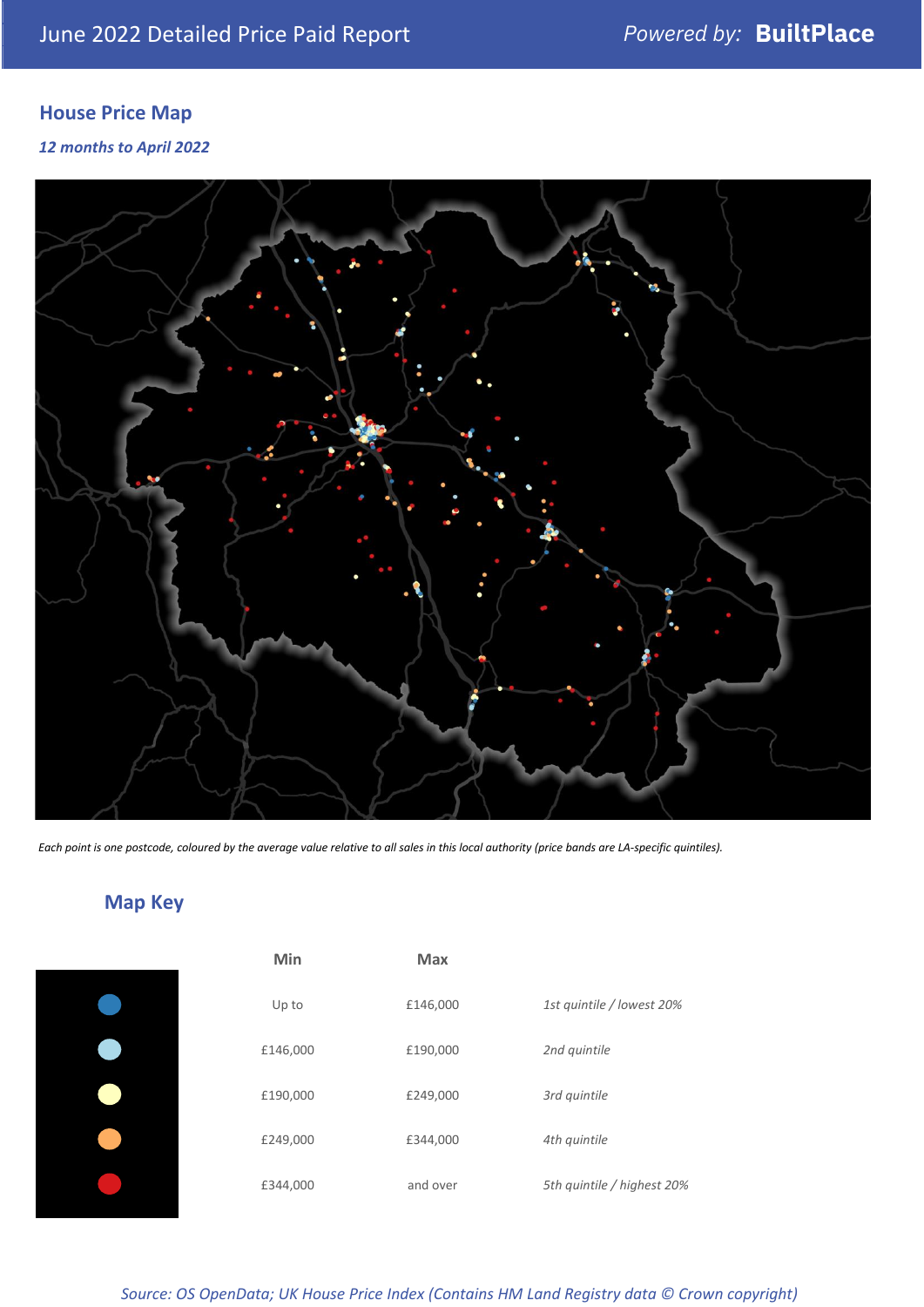# **Average House Price by Property Type**

#### *12 months to April 2022*



|                 | <b>New</b> | <b>Second hand</b> |  |  |
|-----------------|------------|--------------------|--|--|
| <b>Flat</b>     | £229,495   | £137,958           |  |  |
| <b>Terraced</b> | £139,986   | £192,848           |  |  |
| Semi-detached   | £235,869   | £232,593           |  |  |
| <b>Detached</b> | £321,436   | £387,512           |  |  |

# **House Price Distribution by Year**

*All properties, by price band and calendar year (2020 = year to date)*

|                    | 1997 | 2002 | 2007 | 2012 | 2017 | 2019 | 2020 |
|--------------------|------|------|------|------|------|------|------|
| <b>Under £100k</b> | 86%  | 56%  | 7%   | 13%  | 8%   | 5%   | 6%   |
| £100-200k          | 13%  | 34%  | 49%  | 51%  | 48%  | 38%  | 38%  |
| E200-300k          | 1%   | 7%   | 28%  | 23%  | 25%  | 29%  | 27%  |
| £300-400k          | 0%   | 2%   | 10%  | 8%   | 13%  | 15%  | 14%  |
| £400-500k          | 0%   | 0%   | 4%   | 3%   | 3%   | 6%   | 9%   |
| <b>£500k-1m</b>    | 0%   | 0%   | 1%   | 1%   | 3%   | 6%   | 6%   |
| £1-2m              | 0%   | 0%   | 0%   | 0%   | 0%   | 0%   | 0%   |
| <b>Over £2m</b>    | 0%   | 0%   | 0%   | 0%   | 0%   | 0%   | 0%   |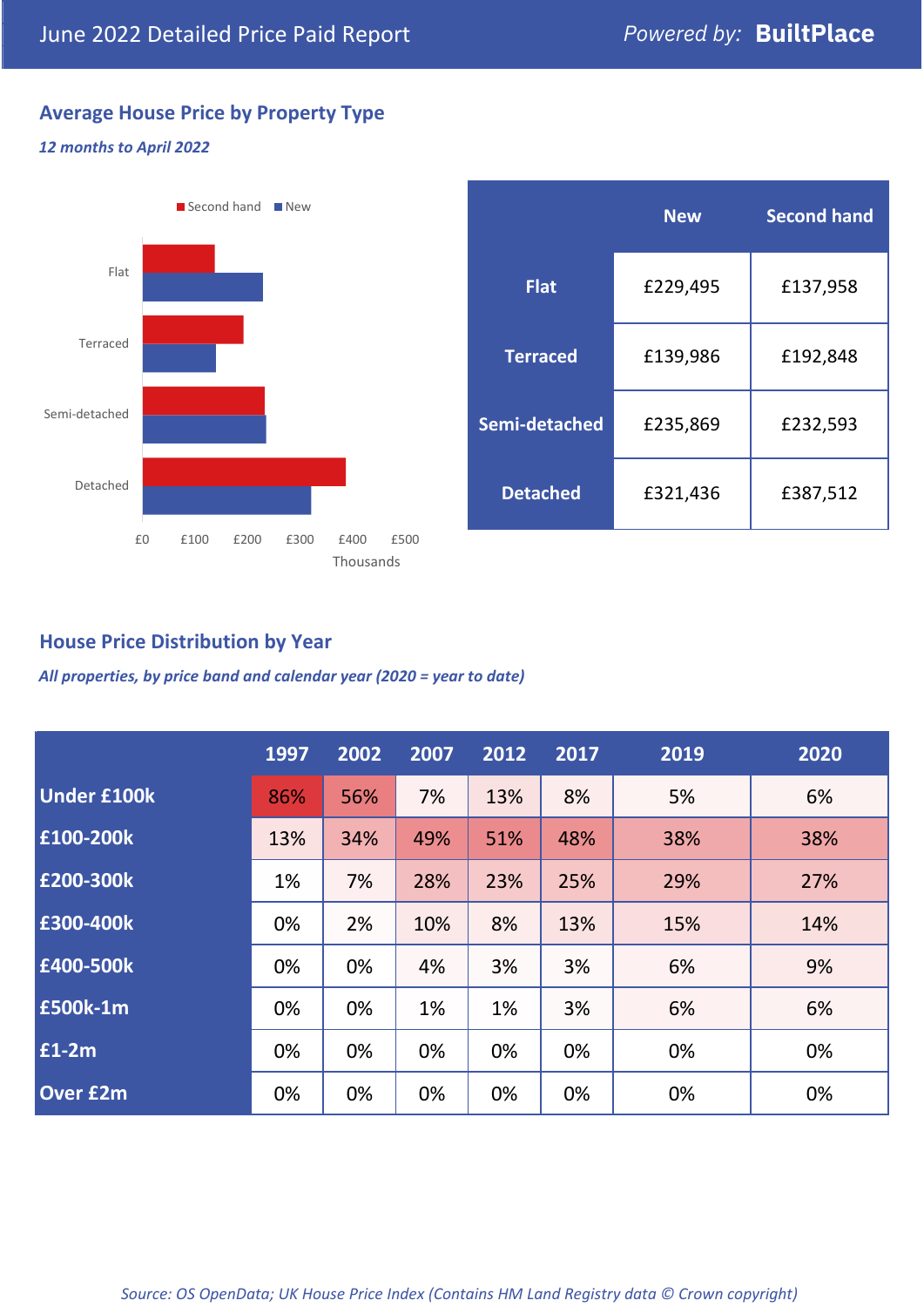## **Transactions (February 2022 data)**

*Annual Transactions, Indexed (2001-05 average = 100)*



There were 989 transactions in Eden during the 12 months to February 2022. This is 93% of the average from 2001-05 and suggests activity is below pre-downturn levels.

Transactions in Eden have grown by 24.4% since 2014, compared to changes of +3.4% for North West and -7.7% for England.



#### *Cash and New Build Sales as % of Total, by Year*

*Note: The data on this page EXCLUDES transactions identified as transfers under a power of sale/repossessions, buy-to-lets (where they can be identified by a mortgage), and transfers to non-private individuals - i.e. it comprises only Land Registry 'A' data.*